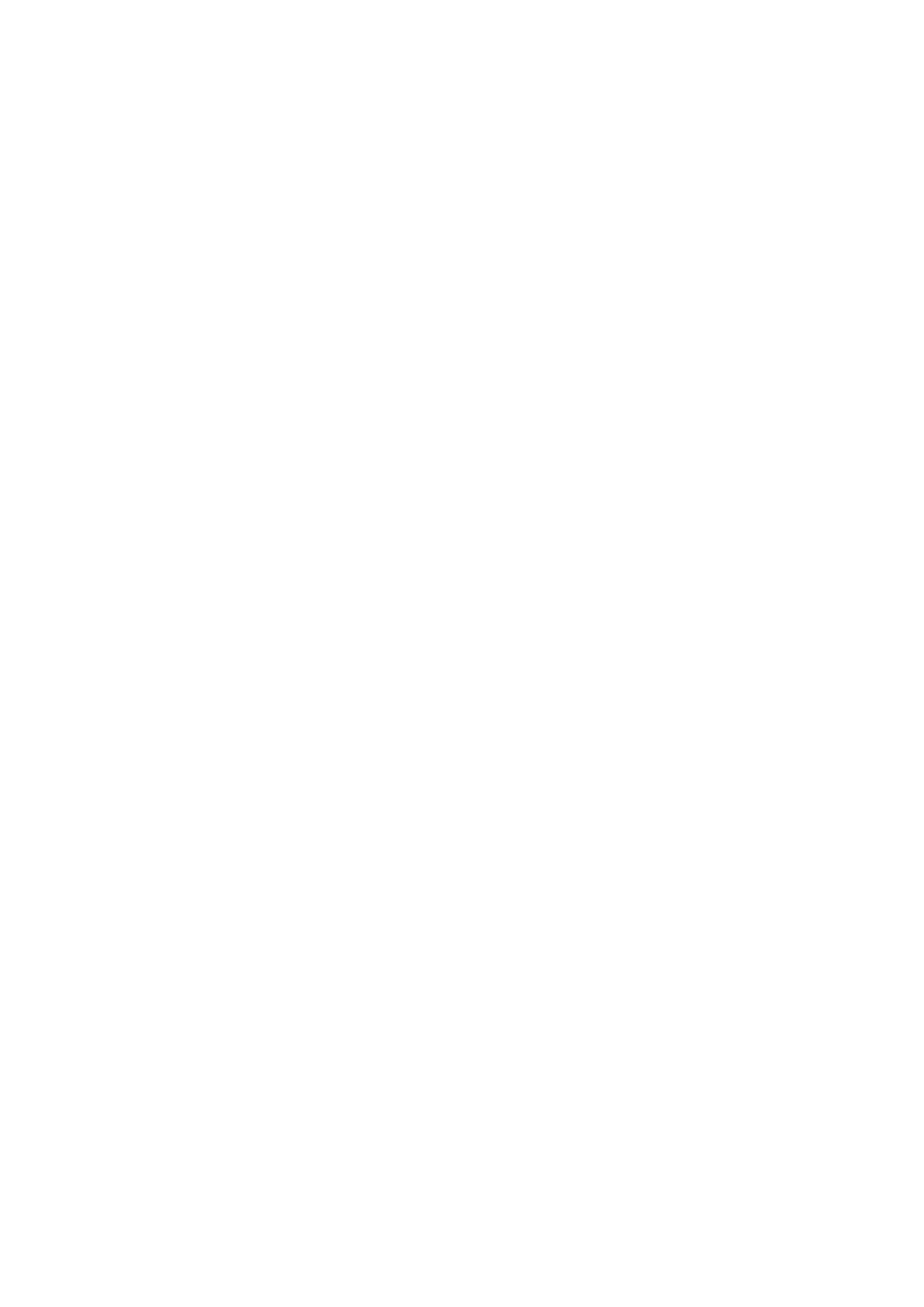*I certify that this public bill, which originated in the Legislative Assembly, has finally passed the Legislative Council and the Legislative Assembly of New South Wales.*

> *Clerk of the Legislative Assembly. Legislative Assembly, Sydney, , 2011*



New South Wales

## **Fines Amendment (Work and Development Orders) Bill 2011**

Act No , 2011

An Act to amend the *Fines Act 1996* to make further provision with respect to work and development orders.

*I have examined this bill and find it to correspond in all respects with the bill as finally passed by both Houses.*

*Assistant Speaker of the Legislative Assembly.*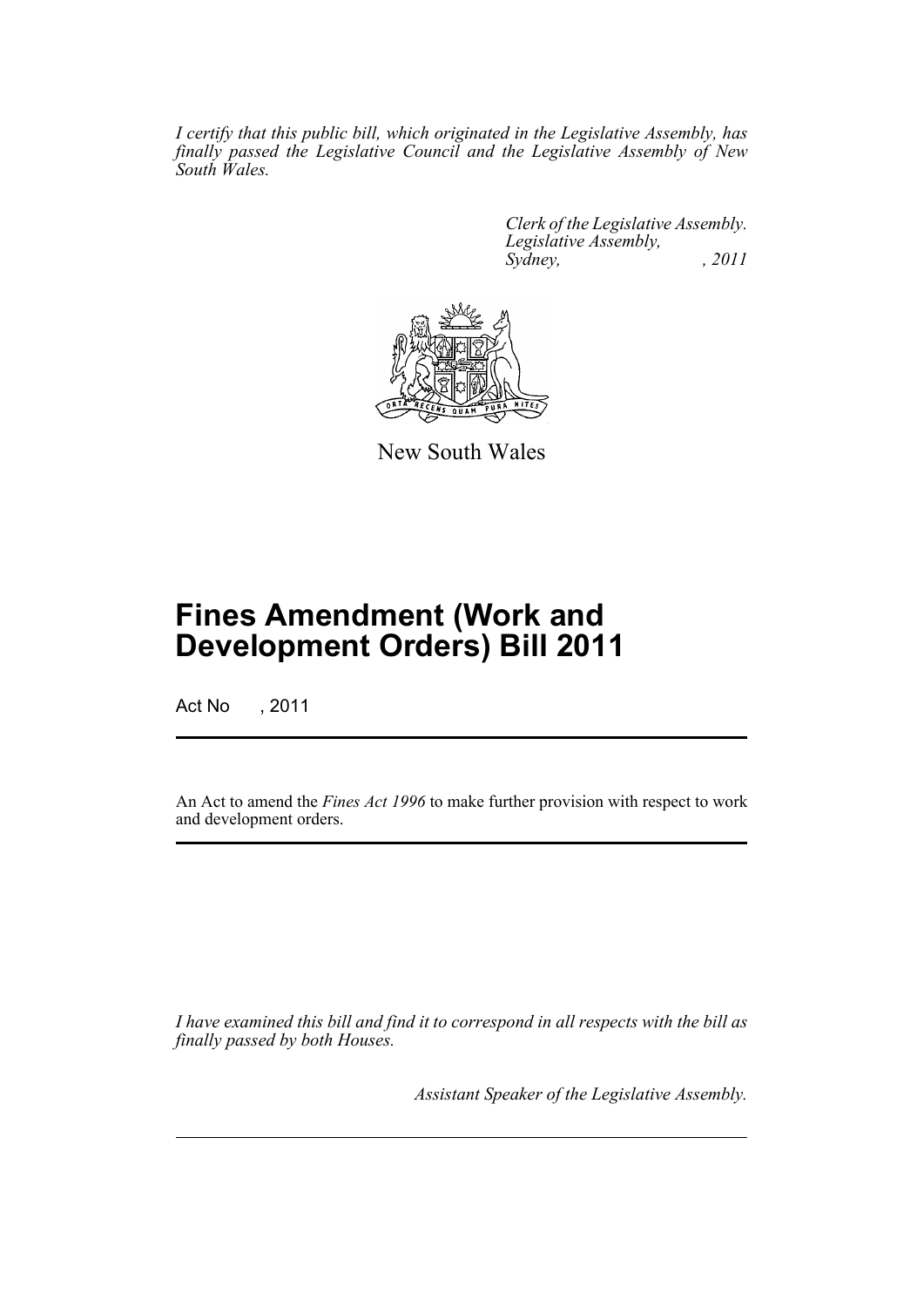#### <span id="page-3-0"></span>**The Legislature of New South Wales enacts:**

#### **1 Name of Act**

This Act is the *Fines Amendment (Work and Development Orders) Act 2011*.

#### <span id="page-3-1"></span>**2 Commencement**

This Act commences on a day or days to be appointed by proclamation.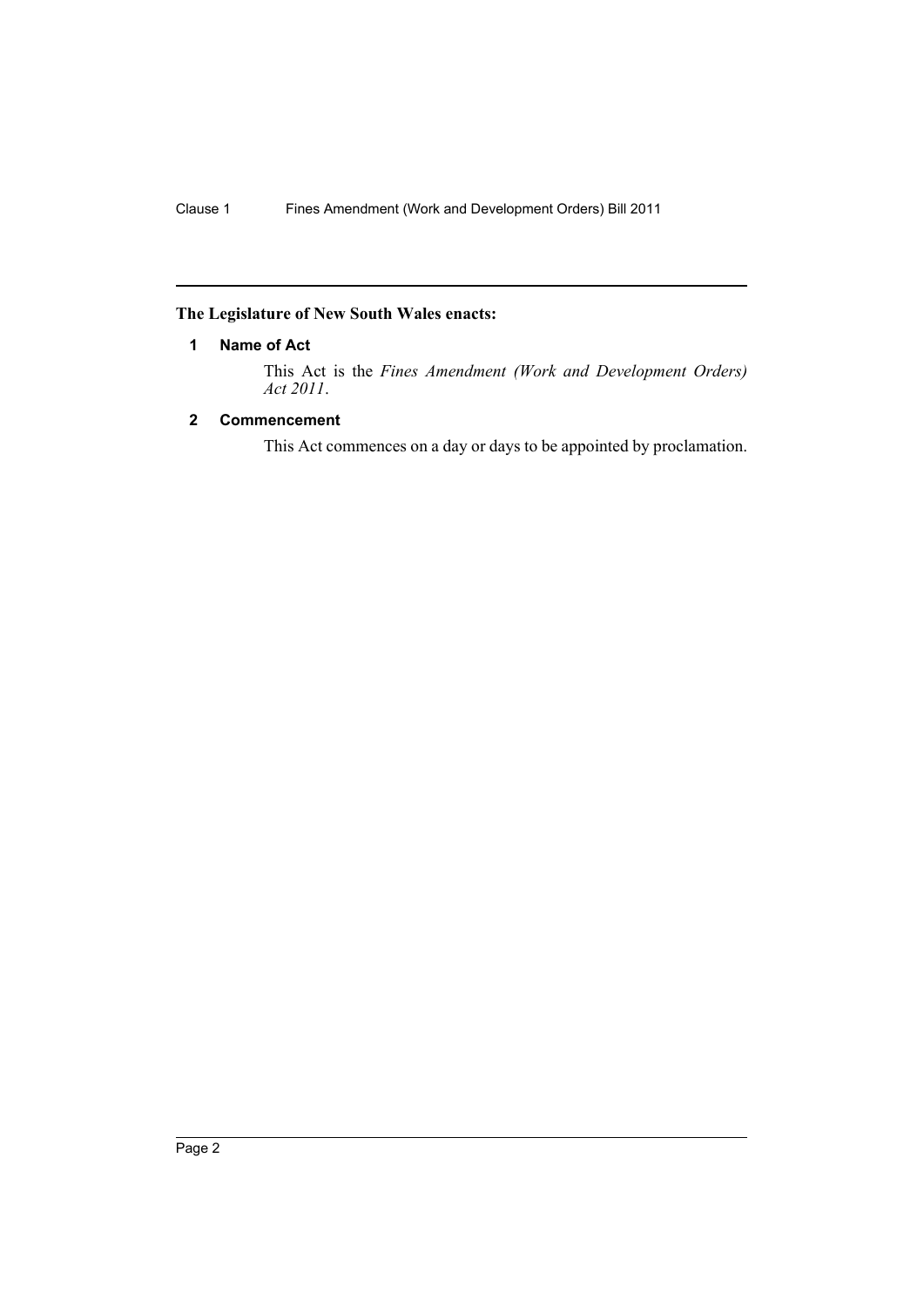Amendment of Fines Act 1996 No 99 Schedule 1

### <span id="page-4-0"></span>**Schedule 1 Amendment of Fines Act 1996 No 99**

#### **[1] Section 99A Definitions**

Insert "for the time being" after "person or body approved" in the definition of *approved organisation*.

#### **[2] Section 99A, definition of "approved person"**

Insert "and enrolled for the time being in accordance with the guidelines" after "that treatment" in paragraph (b) of the definition.

#### **[3] Section 99A, definition of "guidelines"**

Insert in alphabetical order:

*guidelines* means guidelines issued under section 99I.

#### **[4] Section 99B Making an order**

Omit section 99B (1) (b). Insert instead:

- (b) the person:
	- (i) has a mental illness, or
	- (ii) has an intellectual disability or cognitive impairment, or
	- (iii) is homeless, or
	- (iv) is experiencing acute economic hardship, or
	- (v) has a serious addiction to drugs, alcohol or volatile substances, and

#### **[5] Section 99B (2) (c)**

Omit "(including supporting evidence)".

#### **[6] Section 99B (2A)**

Insert after section 99B (2):

(2A) If the application for the order is in relation to a person who has a serious addiction to drugs, alcohol or volatile substances but does not satisfy any of the other criteria referred to in subsection  $(1)$   $(b)$ , the only activities that the person may be required to carry out under the order are counselling and drug or alcohol treatment.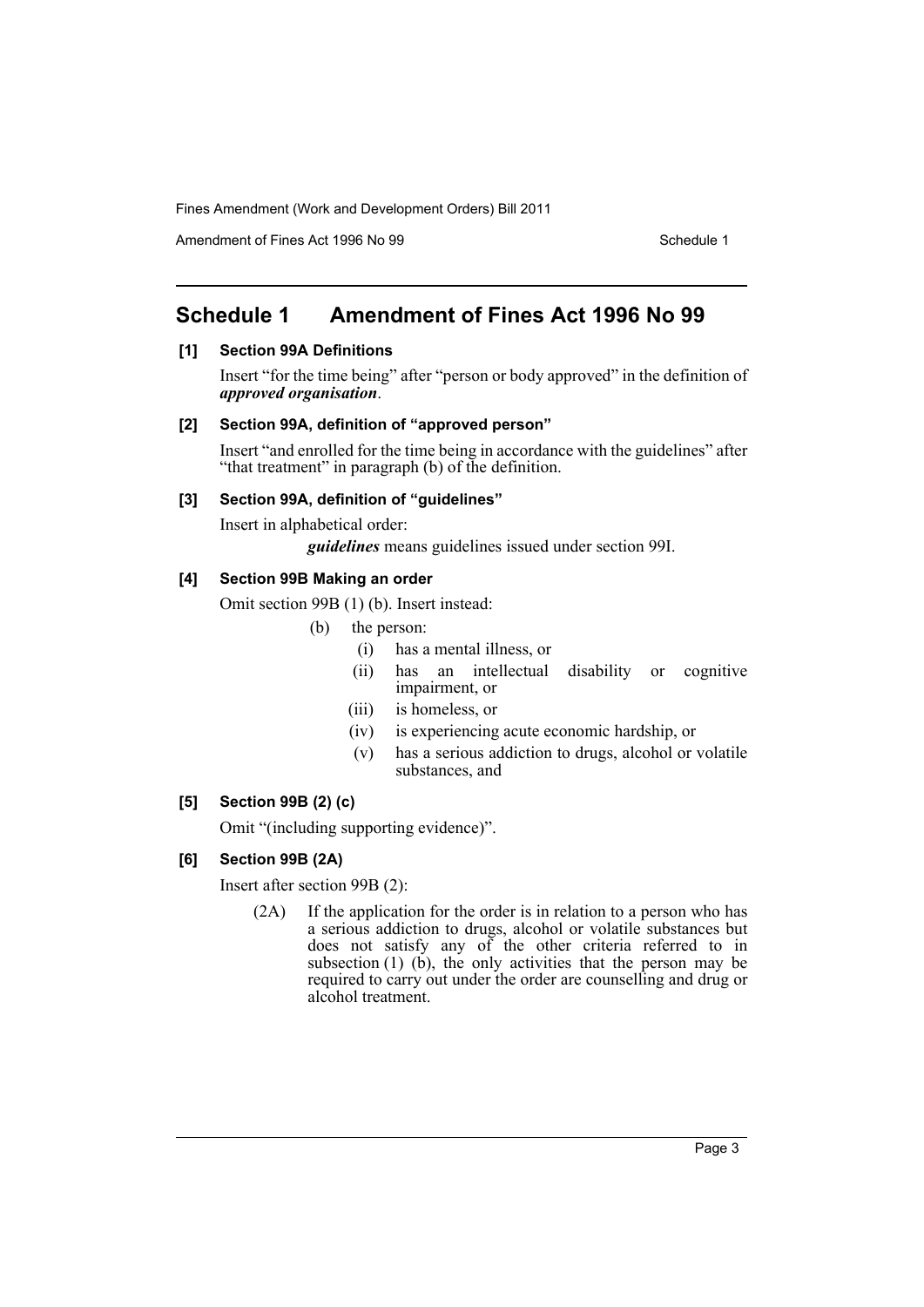Schedule 1 Amendment of Fines Act 1996 No 99

#### **[7] Section 99BA**

Insert after section 99B:

#### **99BA Assessments of eligibility for orders and keeping of records**

- (1) An application for a work and development order may include an assessment by the approved person or persons supporting the application as to whether the person for whom the order is sought meets any of the criteria specified in section 99B (1) (b).
- (2) If such an assessment is included in the application, the State Debt Recovery Office is to rely on that assessment when deciding whether to make the work and development order unless it has information that gives it reason to believe that it should not rely on the assessment.
- (3) If an approved person supports an application for a work and development order or includes in such an application an assessment of eligibility for the order, the approved person is to keep records of the supporting evidence for the application or the assessment of eligibility in accordance with the guidelines.
- (4) The State Debt Recovery Office may, at any time, require the approved person or persons who supported the application or made the assessment to provide all or specified types of that supporting evidence.
- (5) Despite section 99I, the State Debt Recovery Office may waive a requirement that an application for a work and development order or an assessment of eligibility for a work and development order be supported by a particular type of evidence if it considers the circumstances of the case warrant it.

#### **[8] Section 99C Variation or revocation of order**

Insert at the end of section 99C (1) (b):

, or

- (c) if it is of the opinion that information provided in, or in connection with, the application for the order is false or misleading in a material particular, or
- (d) if it is of the opinion that information provided in, or in connection with, a report provided to the State Debt Recovery Office by an approved person who is supervising the person subject to the order is false or misleading in a material particular, or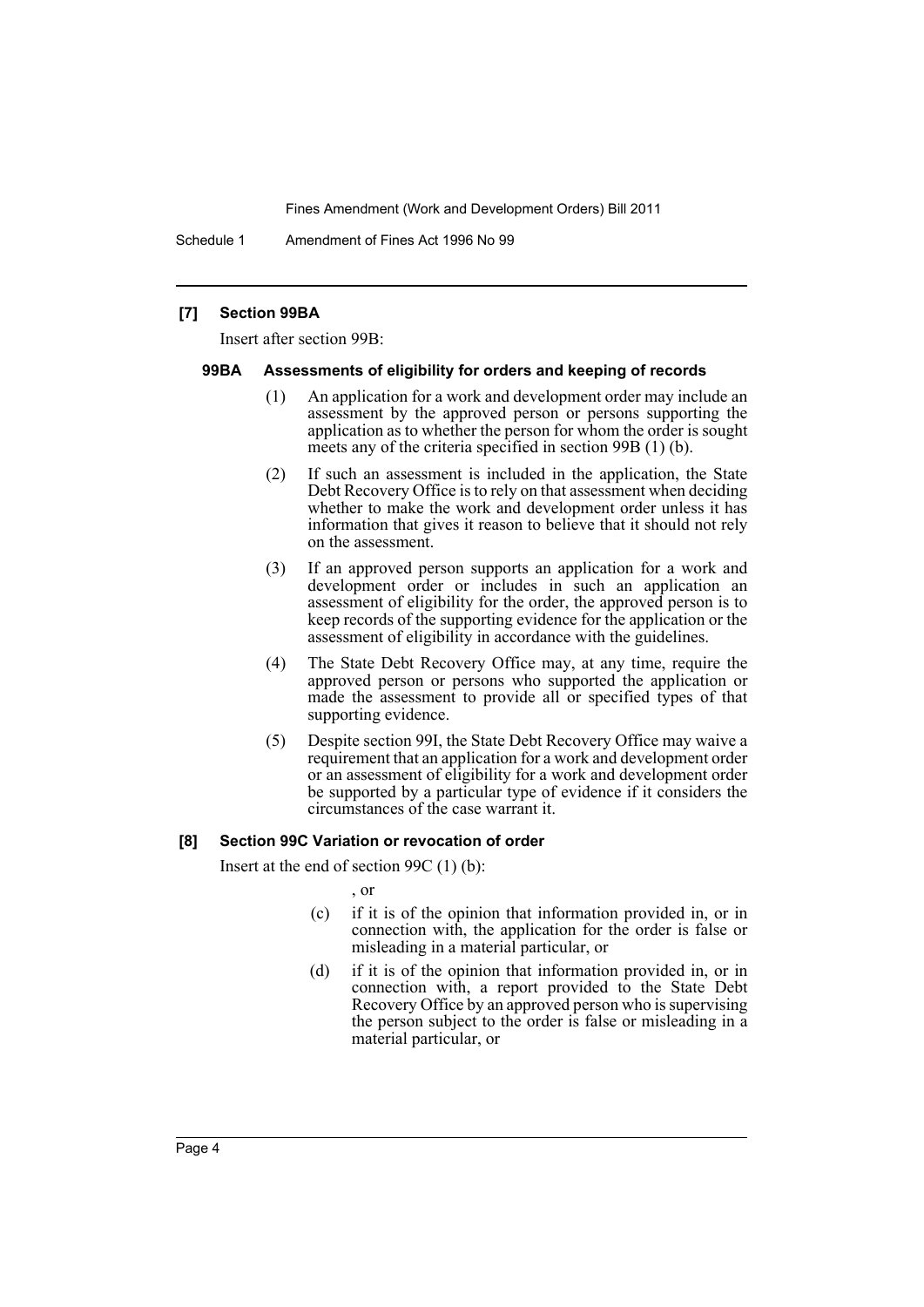Amendment of Fines Act 1996 No 99 Schedule 1

- (e) if it is of the opinion that the person subject to the order does not meet, or no longer meets, any of the criteria referred to in section 99B (1) (b) specified in the application for the order as a ground for the making of the order, or
- (f) if it is of the opinion that an approved person who is supervising compliance with the order is unable to continue with that supervision or is in breach of any of the approved person's obligations under this Subdivision, or
- (g) if it is of the opinion that the person who is supervising compliance with the order is no longer an approved person.

#### **[9] Section 99I**

Omit the section. Insert instead:

#### **99I Work and development guidelines**

- (1) The Minister administering the *Crimes (Sentencing Procedure) Act 1999* may issue guidelines (not inconsistent with this Act or the regulations under this Act) for or with respect to work and development orders.
- (2) Without limiting subsection (1), the guidelines may make provision for or with respect to the following matters:
	- (a) determining the eligibility of a person for a work and development order,
	- (b) the supporting evidence required in relation to any aspect of eligibility for a work and development order,
	- (c) the keeping of any such supporting evidence and any other documentation in relation to the carrying out of activities under work and development orders,
	- (d) the value of the activities that are to be undertaken under a work and development order for the purposes of satisfying the fine to which the order relates,
	- (e) the manner of making an application for a work and development order,
	- (f) the requirements for obtaining approval as an approved organisation,
	- (g) the enrolment of health practitioners as approved persons,
	- (h) the revocation of the approval of approved organisations or enrolment of health practitioners as approved persons,